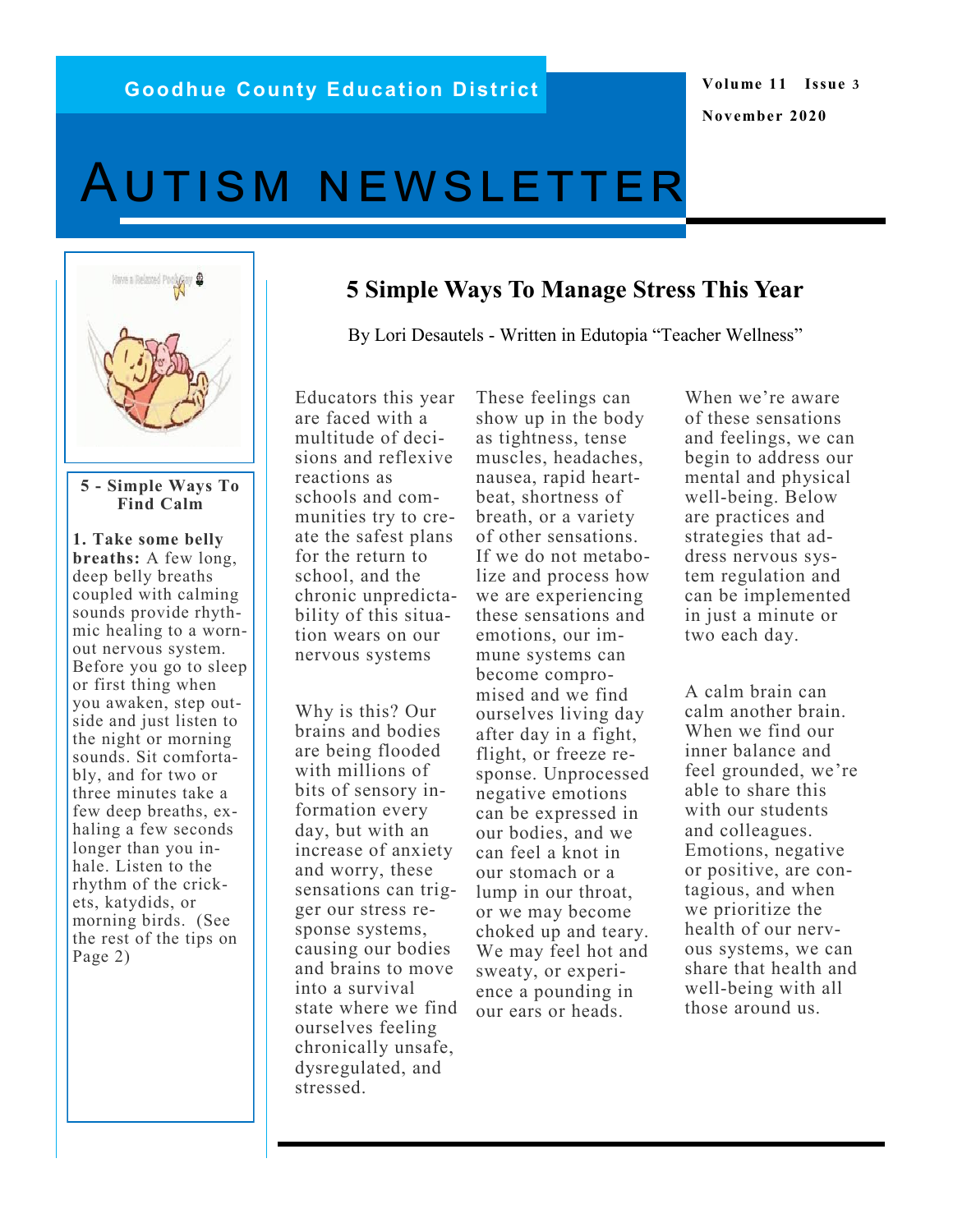#### **2. Try a yoga**

**pose:** There is growing research on the benefits of certain yoga poses to relieve anxiety and calm the nervous system. One of the most powerful ways to feel immediate relief from the overwhelming sensations of the day is to lie on your back with your legs straight up at a 90-degree angle against a wall. You can place a pillow under your head, but with your legs elevated, take a few minutes and breathe all the way down to your belly, feeling it rise and fall with each inhale and exhale. This pose produces a release of anxiety in the body.

#### **3. Talk to your-**

**self:** Talking out loud to yourself, especially in the third person, [can be ex](https://www.today.com/series/one-small-thing/talking-yourself-third-person-can-calm-emotions-t114420)[tremely helpful](https://www.today.com/series/one-small-thing/talking-yourself-third-person-can-calm-emotions-t114420) in stressful moments. If you're by yourself, say what you need to say about a problem and then talk about options or outcomes. Validate and soothe yourself. If you're not alone, take a minute to write down your concerns and challenges until you can speak them aloud later. Try adding soothing and comforting words you need to hear, and say those out loud whenever you need them.

**4. Control what you can control:** When we're feeling anxious, overwhelmed, and worried, we can lose perspective on what is realistic and in our control, so it can be helpful to create a short list of the experiences, events, or situations that we can control and those we cannot. Sometimes when we're feeling dysregulated, we forget to pause, step back, and try to find a deeper perspective. As educators, we tend to want to fix problems, soothe troubled student feelings, and quickly find a solution. Often, we need to let go and observe, allowing the experience to unfold. Follow the quiet. Allow the quiet of contemplation to enter, and to leave respiration and lower when its work is completed. this nerve and [initiate a](https://drprincetta.com/tag/humming/)  [calm nervous system re](https://drprincetta.com/tag/humming/)[sponse](https://drprincetta.com/tag/humming/) in the brain and body.

#### **5. Hum or**

**sing:** Humming and singing activate the vagus nerve, a critical nerve that flows from the brain stem throughout most of our body. It is associated with functions of the body that are automatic, like swallowing, digesting, and the heart's beating, and it relays signals to the brain that all is well or not. Activating this nerve basically tells your brain that you are calm and relaxed, while stimulating the parasympathetic nervous system to slow your heart rate and your blood pressure. Our voice box is connected to the vagus nerve, so when we hum or sing, we activate this nerve and [initiate a calm](https://drprincetta.com/tag/humming/)  [nervous system re](https://drprincetta.com/tag/humming/)[sponse](https://drprincetta.com/tag/humming/) in the brain and body.

# **[He](https://www.health.harvard.edu/blog/helping-people-with-autism-spectrum-disorder-manage-masks-and-covid-19-tests-2020061020089)lping people with autism spectrum disorder manage masks and COVID-19 tests**

The COVID-19 pandemic has presented many new challenges for people with autism spectrum disorder (ASD). Features of ASD, including impaired social and communication skills, repetitive behaviors, insistence on sameness, and especially sensory intolerances, make adapting to wearing face masks and the experience of a COVID-



19 test particularly challenging. Click the following link to read the entire article.

https://www.health.harvard.edu/blog/helping-people-with-autism-spectrum-disorder-manage-masks-andcovid-19-tests-2020061020089